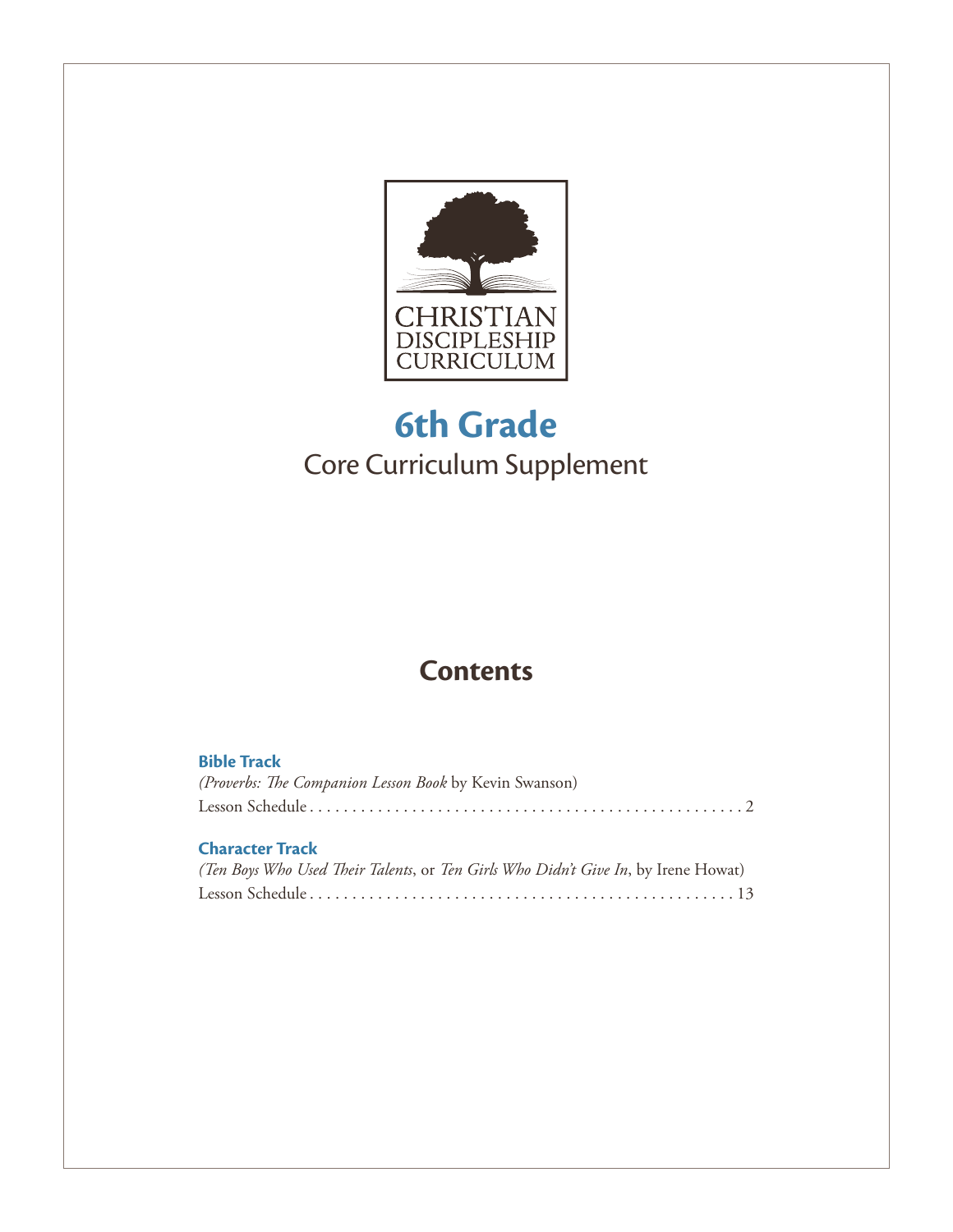# **Bible Track**

*Proverbs: The Companion Lesson Book* by Kevin Swanson

## **Suggested Daily Schedule Suggested Daily Schedule Suggested Daily Schedule Suggested Daily Schedule**

1st Semester—1st Quarter

#### **Transcript Suggestions**

We recommend assigning this<br>book  $\frac{1}{2}$  credit in the category

| <b>Date</b>       | Day            | Assignment          | <b>Due Date</b> | Grade |
|-------------------|----------------|---------------------|-----------------|-------|
|                   | $1\,$          | Begin Proverbs 1    |                 |       |
|                   | $\sqrt{2}$     |                     |                 |       |
| Week <sub>1</sub> | $\mathfrak{Z}$ |                     |                 |       |
|                   | $\sqrt{4}$     |                     |                 |       |
|                   | 5              | Complete Proverbs 1 |                 |       |
|                   | $\,1\,$        | Begin Proverbs 2    |                 |       |
|                   | $\sqrt{2}$     |                     |                 |       |
| Week <sub>2</sub> | $\mathfrak{Z}$ |                     |                 |       |
|                   | $\sqrt{4}$     |                     |                 |       |
|                   | 5              | Complete Proverbs 2 |                 |       |
|                   | $\,1\,$        | Begin Proverbs 3    |                 |       |
|                   | $\sqrt{2}$     |                     |                 |       |
| Week 3            | $\mathfrak{Z}$ |                     |                 |       |
|                   | $\sqrt{4}$     |                     |                 |       |
|                   | 5              | Complete Proverbs 3 |                 |       |

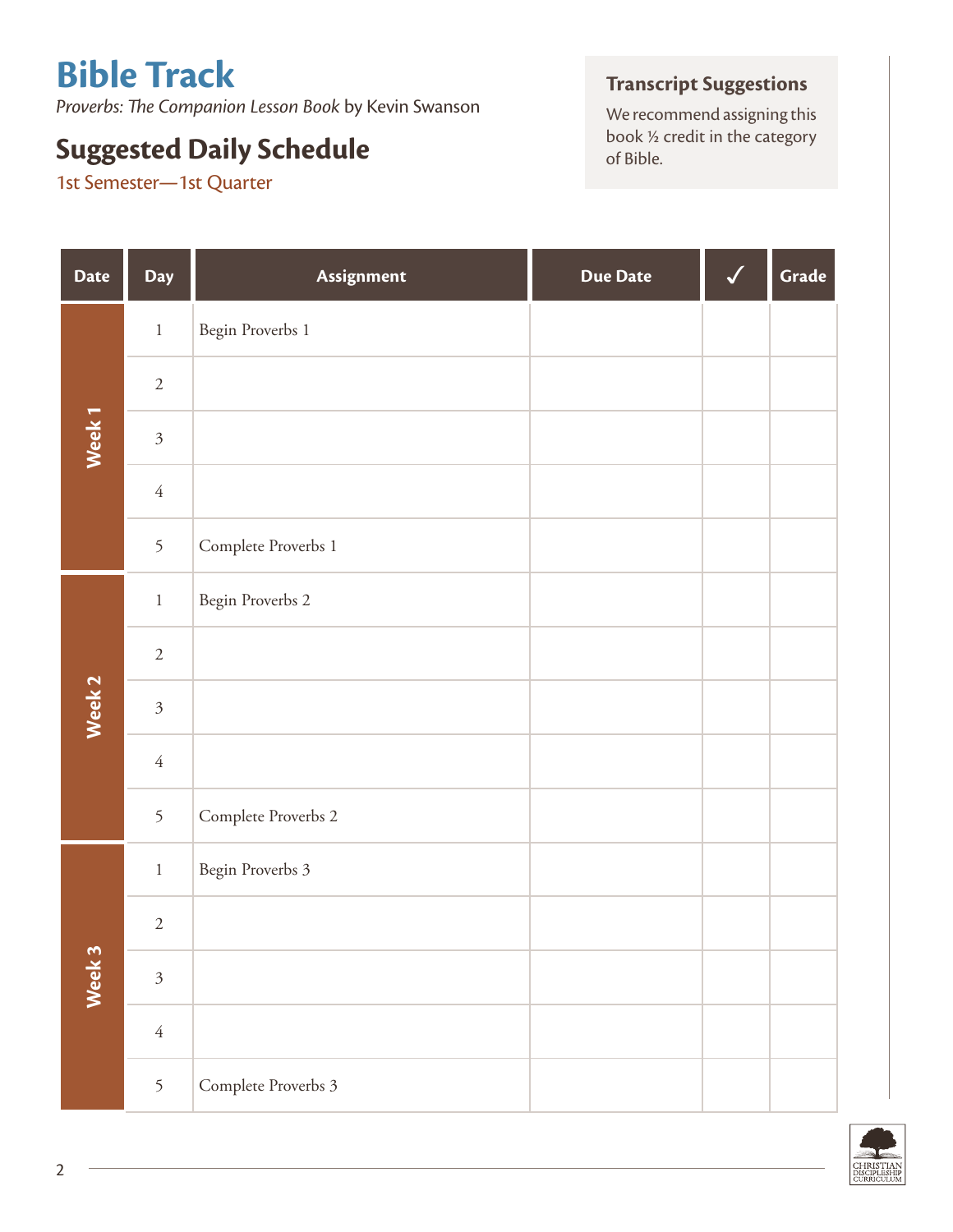| <b>Date</b> | Day            | Assignment          | <b>Due Date</b> | √ | Grade |
|-------------|----------------|---------------------|-----------------|---|-------|
|             | $\,1$          | Begin Proverbs 4    |                 |   |       |
|             | $\sqrt{2}$     |                     |                 |   |       |
| Week 4      | $\mathfrak{Z}$ |                     |                 |   |       |
|             | $\sqrt{4}$     |                     |                 |   |       |
|             | 5              | Complete Proverbs 4 |                 |   |       |
|             | $\,1\,$        | Begin Proverbs 5    |                 |   |       |
|             | $\sqrt{2}$     |                     |                 |   |       |
| Week 5      | $\mathfrak{Z}$ |                     |                 |   |       |
|             | $\sqrt{4}$     |                     |                 |   |       |
|             | 5              | Complete Proverbs 5 |                 |   |       |
|             | $1\,$          | Begin Proverbs 6    |                 |   |       |
|             | $\sqrt{2}$     |                     |                 |   |       |
| Week 6      | $\mathfrak{Z}$ |                     |                 |   |       |
|             | $\sqrt{4}$     |                     |                 |   |       |
|             | 5              | Complete Proverbs 6 |                 |   |       |

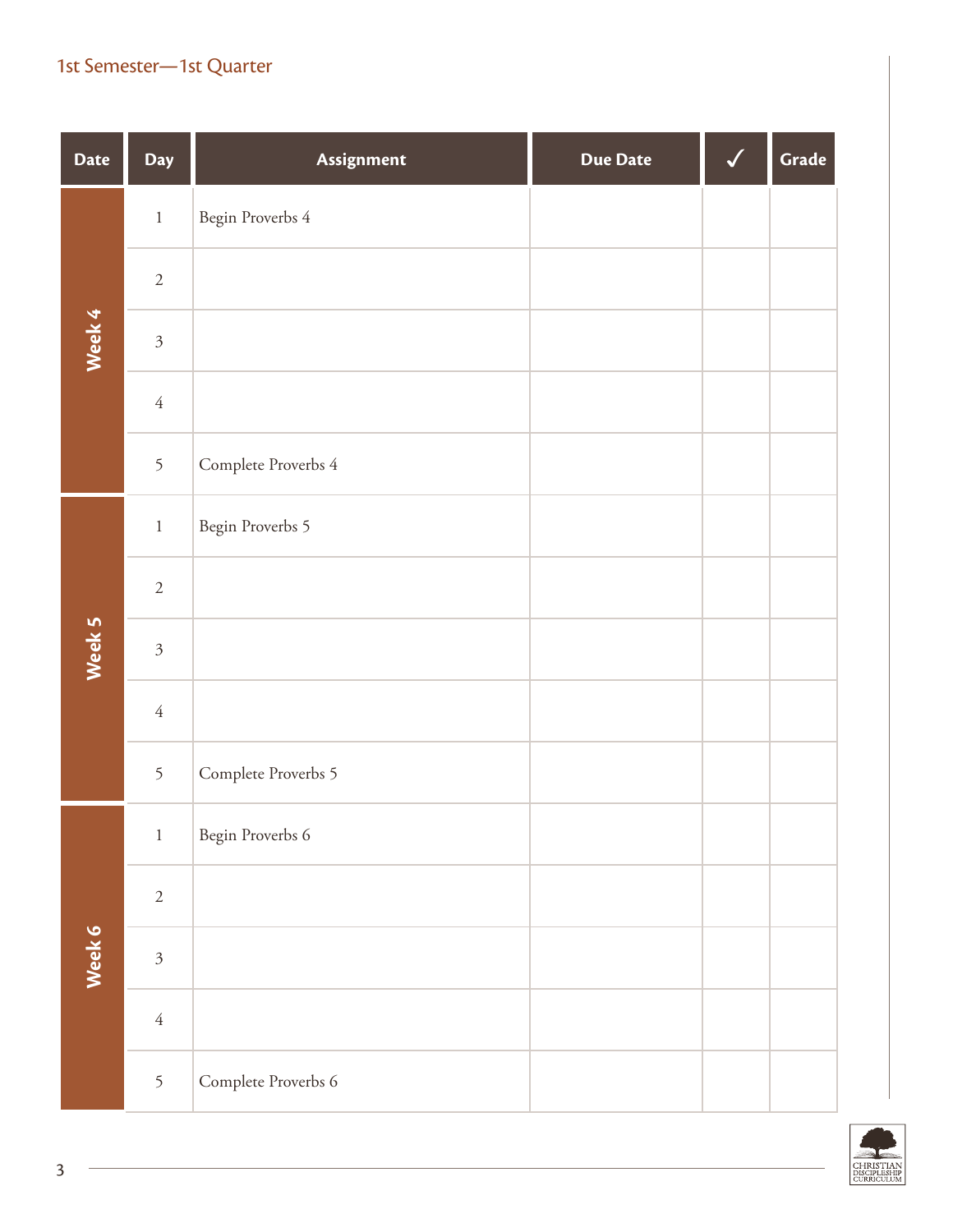| <b>Date</b> | Day            | Assignment          | <b>Due Date</b> | √ | Grade |
|-------------|----------------|---------------------|-----------------|---|-------|
|             | $\,1$          | Begin Proverbs 7    |                 |   |       |
|             | $\sqrt{2}$     |                     |                 |   |       |
| Week 7      | $\mathfrak{Z}$ |                     |                 |   |       |
|             | $\sqrt{4}$     |                     |                 |   |       |
|             | 5              | Complete Proverbs 7 |                 |   |       |
|             | $\,1\,$        | Begin Proverbs 8    |                 |   |       |
|             | $\sqrt{2}$     |                     |                 |   |       |
| Week 8      | $\mathfrak{Z}$ |                     |                 |   |       |
|             | $\sqrt{4}$     |                     |                 |   |       |
|             | 5              | Complete Proverbs 8 |                 |   |       |
|             | $1\,$          | Begin Proverbs 9    |                 |   |       |
|             | $\sqrt{2}$     |                     |                 |   |       |
| Week 9      | $\mathfrak{Z}$ |                     |                 |   |       |
|             | $\sqrt{4}$     |                     |                 |   |       |
|             | 5              | Complete Proverbs 9 |                 |   |       |

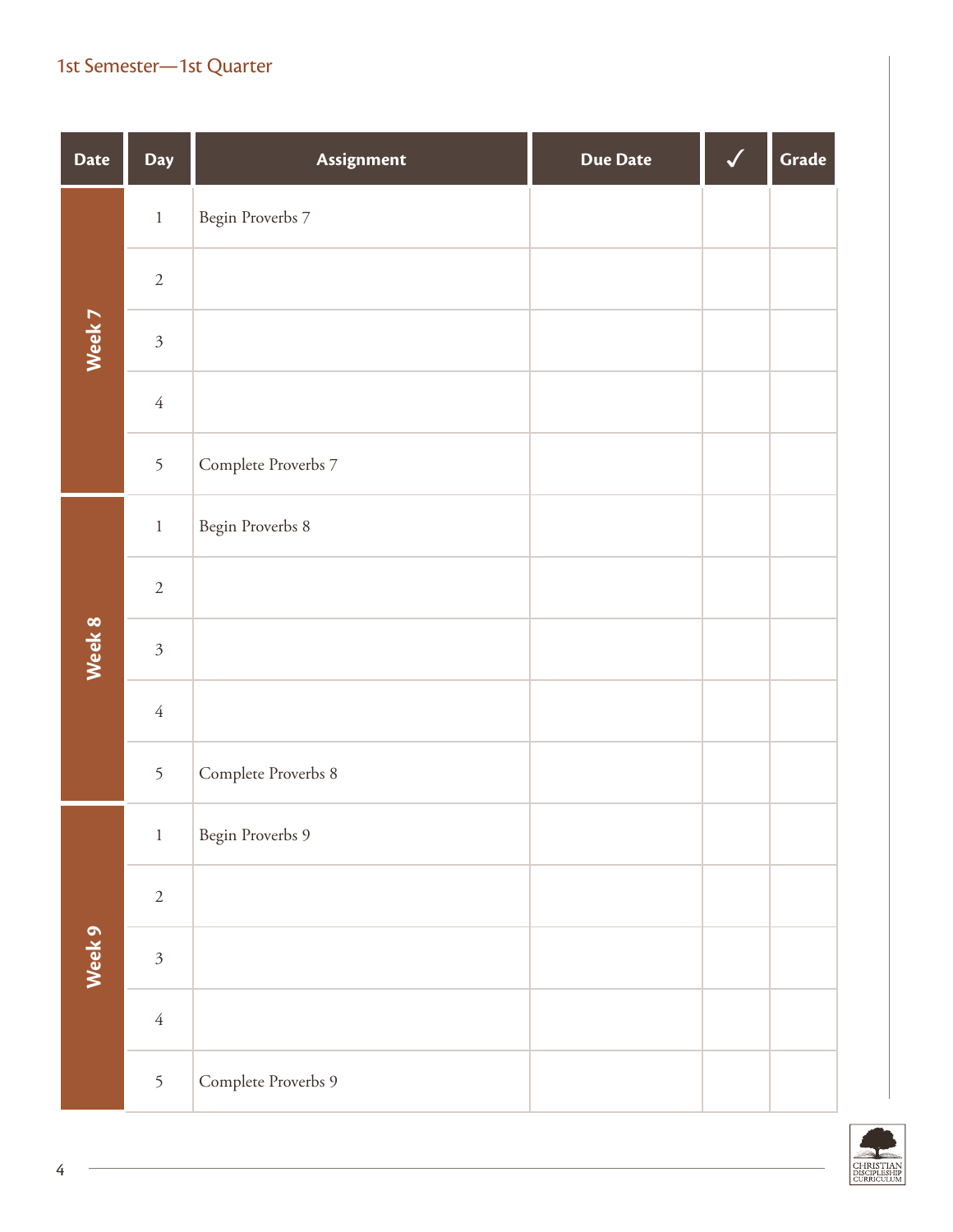| <b>Date</b>       | Day            | Assignment           | <b>Due Date</b> | Grade |
|-------------------|----------------|----------------------|-----------------|-------|
|                   | $\,1\,$        | Begin Proverbs 10    |                 |       |
|                   | $\sqrt{2}$     |                      |                 |       |
| Week <sub>1</sub> | $\mathfrak{Z}$ |                      |                 |       |
|                   | $\sqrt{4}$     |                      |                 |       |
|                   | 5              | Complete Proverbs 10 |                 |       |
|                   | $\,1\,$        | Begin Proverbs 11    |                 |       |
|                   | $\sqrt{2}$     |                      |                 |       |
| Week 2            | $\mathfrak{Z}$ |                      |                 |       |
|                   | $\sqrt{4}$     |                      |                 |       |
|                   | 5              | Complete Proverbs 11 |                 |       |
|                   | $\,1\,$        | Begin Proverbs 12    |                 |       |
|                   | $\sqrt{2}$     |                      |                 |       |
| Week 3            | $\mathfrak{Z}$ |                      |                 |       |
|                   | $\sqrt{4}$     |                      |                 |       |
|                   | 5              | Complete Proverbs 12 |                 |       |

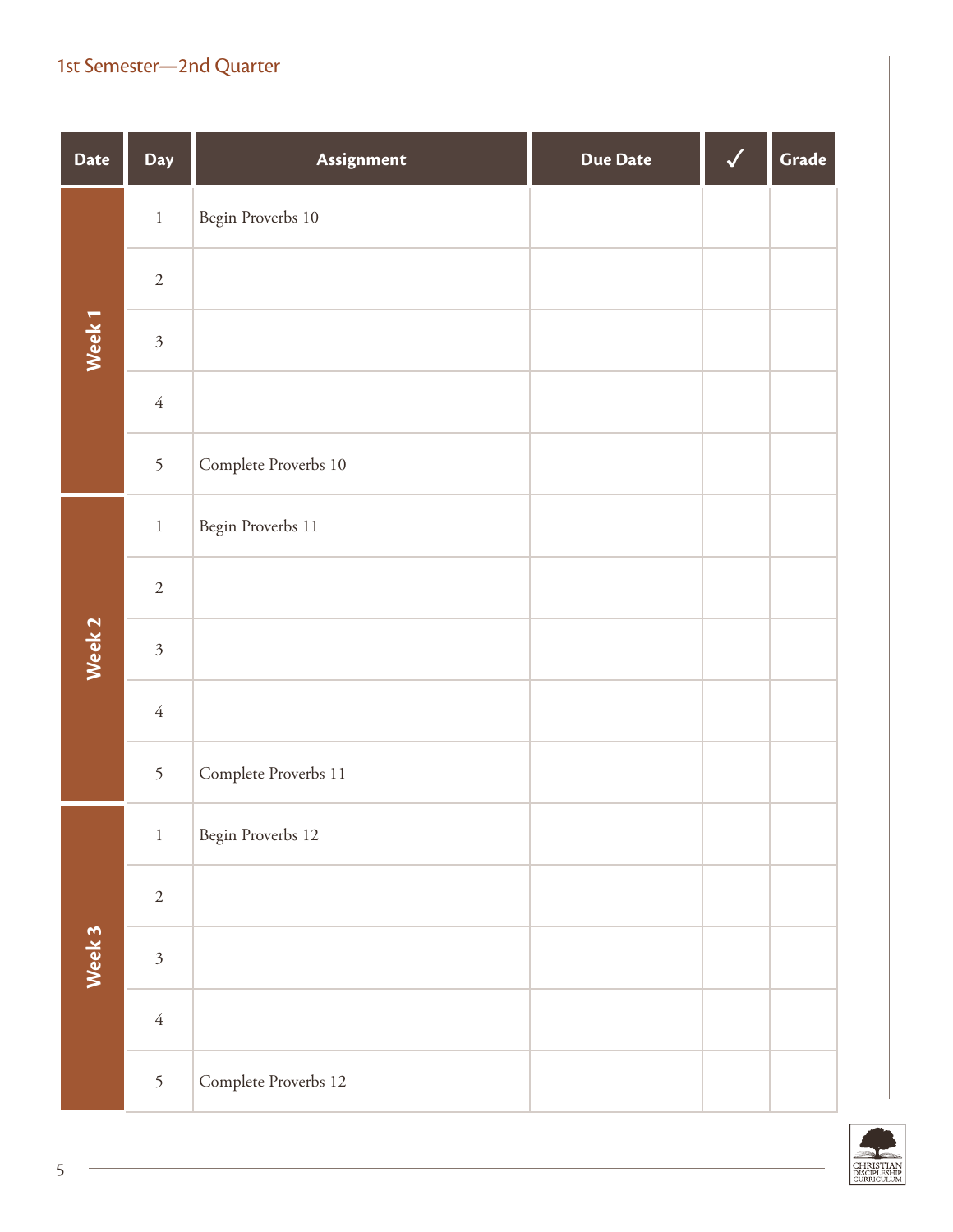| <b>Date</b> | Day            | Assignment           | <b>Due Date</b> | Grade |
|-------------|----------------|----------------------|-----------------|-------|
|             | $\,1\,$        | Begin Proverbs 13    |                 |       |
|             | $\sqrt{2}$     |                      |                 |       |
| Week 4      | $\mathfrak{Z}$ |                      |                 |       |
|             | $\sqrt{4}$     |                      |                 |       |
|             | 5              | Complete Proverbs 13 |                 |       |
|             | $\,1\,$        | Begin Proverbs 14    |                 |       |
|             | $\sqrt{2}$     |                      |                 |       |
| Week 5      | $\mathfrak{Z}$ |                      |                 |       |
|             | $\sqrt{4}$     |                      |                 |       |
|             | 5              | Complete Proverbs 14 |                 |       |
|             | $\,1\,$        | Begin Proverbs 15    |                 |       |
|             | $\sqrt{2}$     |                      |                 |       |
| Week 6      | $\mathfrak{Z}$ |                      |                 |       |
|             | $\sqrt{4}$     |                      |                 |       |
|             | 5              | Complete Proverbs 15 |                 |       |

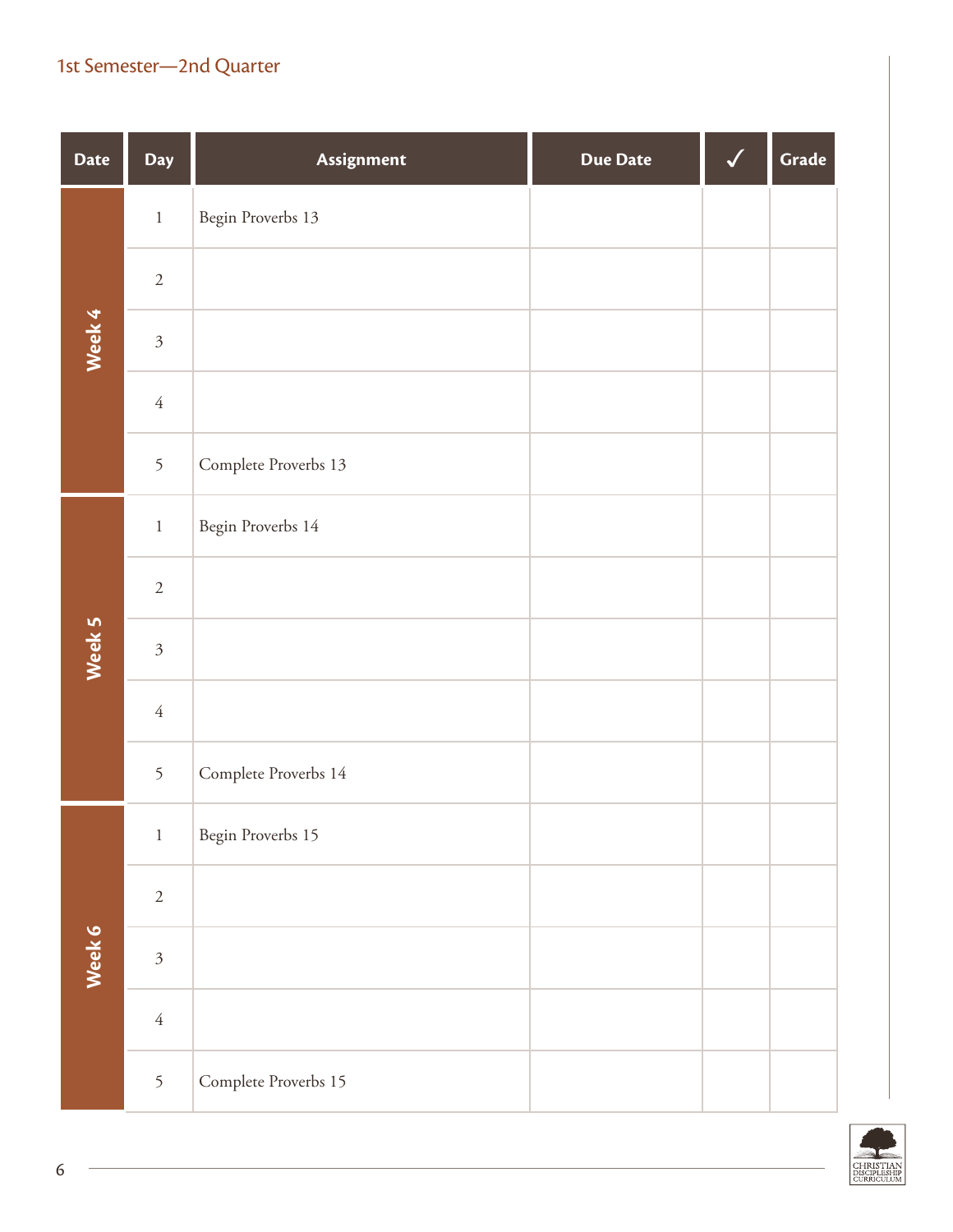| <b>Date</b> | Day            | Assignment           | <b>Due Date</b> | Grade |
|-------------|----------------|----------------------|-----------------|-------|
|             | $\,1\,$        | Begin Proverbs 16    |                 |       |
|             | $\sqrt{2}$     |                      |                 |       |
| Week 7      | $\mathfrak{Z}$ |                      |                 |       |
|             | $\sqrt{4}$     |                      |                 |       |
|             | 5              | Complete Proverbs 16 |                 |       |
|             | $\,1\,$        | Begin Proverbs 17    |                 |       |
|             | $\sqrt{2}$     |                      |                 |       |
| Week 8      | $\mathfrak{Z}$ |                      |                 |       |
|             | $\sqrt{4}$     |                      |                 |       |
|             | 5              | Complete Proverbs 17 |                 |       |
|             | $\,1\,$        | Begin Proverbs 18    |                 |       |
|             | $\sqrt{2}$     |                      |                 |       |
| Week 9      | $\mathfrak{Z}$ |                      |                 |       |
|             | $\sqrt{4}$     |                      |                 |       |
|             | 5              | Complete Proverbs 18 |                 |       |

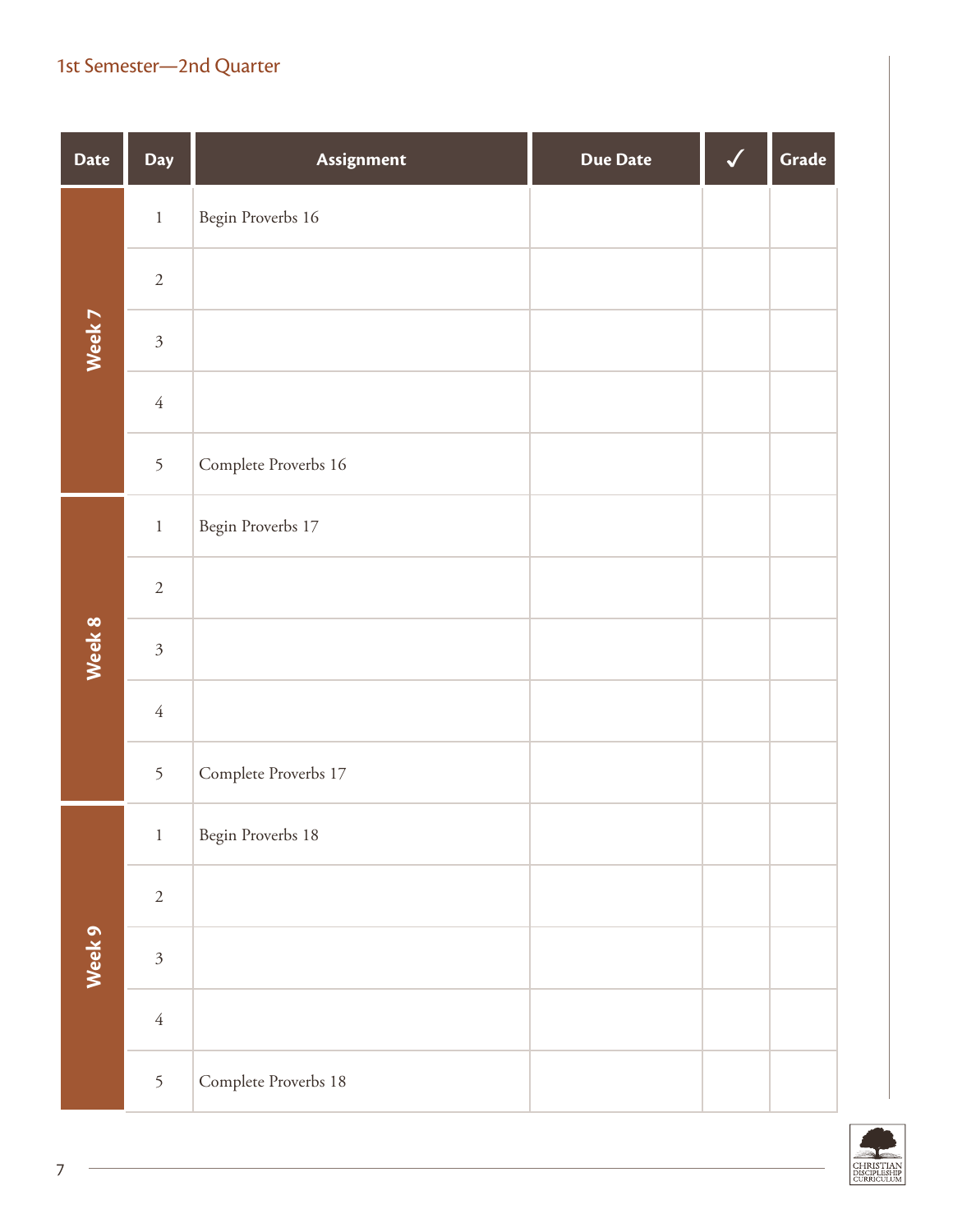| <b>Date</b>       | Day            | Assignment           | <b>Due Date</b> | Grade |
|-------------------|----------------|----------------------|-----------------|-------|
|                   | $\,1$          | Begin Proverbs 19    |                 |       |
|                   | $\sqrt{2}$     |                      |                 |       |
| Week <sub>1</sub> | $\mathfrak{Z}$ |                      |                 |       |
|                   | $\sqrt{4}$     |                      |                 |       |
|                   | 5              | Complete Proverbs 19 |                 |       |
|                   | $\,1\,$        | Begin Proverbs 20    |                 |       |
|                   | $\sqrt{2}$     |                      |                 |       |
| Week 2            | $\overline{3}$ |                      |                 |       |
|                   | $\sqrt{4}$     |                      |                 |       |
|                   | 5              | Complete Proverbs 20 |                 |       |
|                   | $\,1$          | Begin Proverbs 21    |                 |       |
|                   | $\sqrt{2}$     |                      |                 |       |
| Week 3            | $\mathfrak{Z}$ |                      |                 |       |
|                   | $\sqrt{4}$     |                      |                 |       |
|                   | 5              | Complete Proverbs 21 |                 |       |

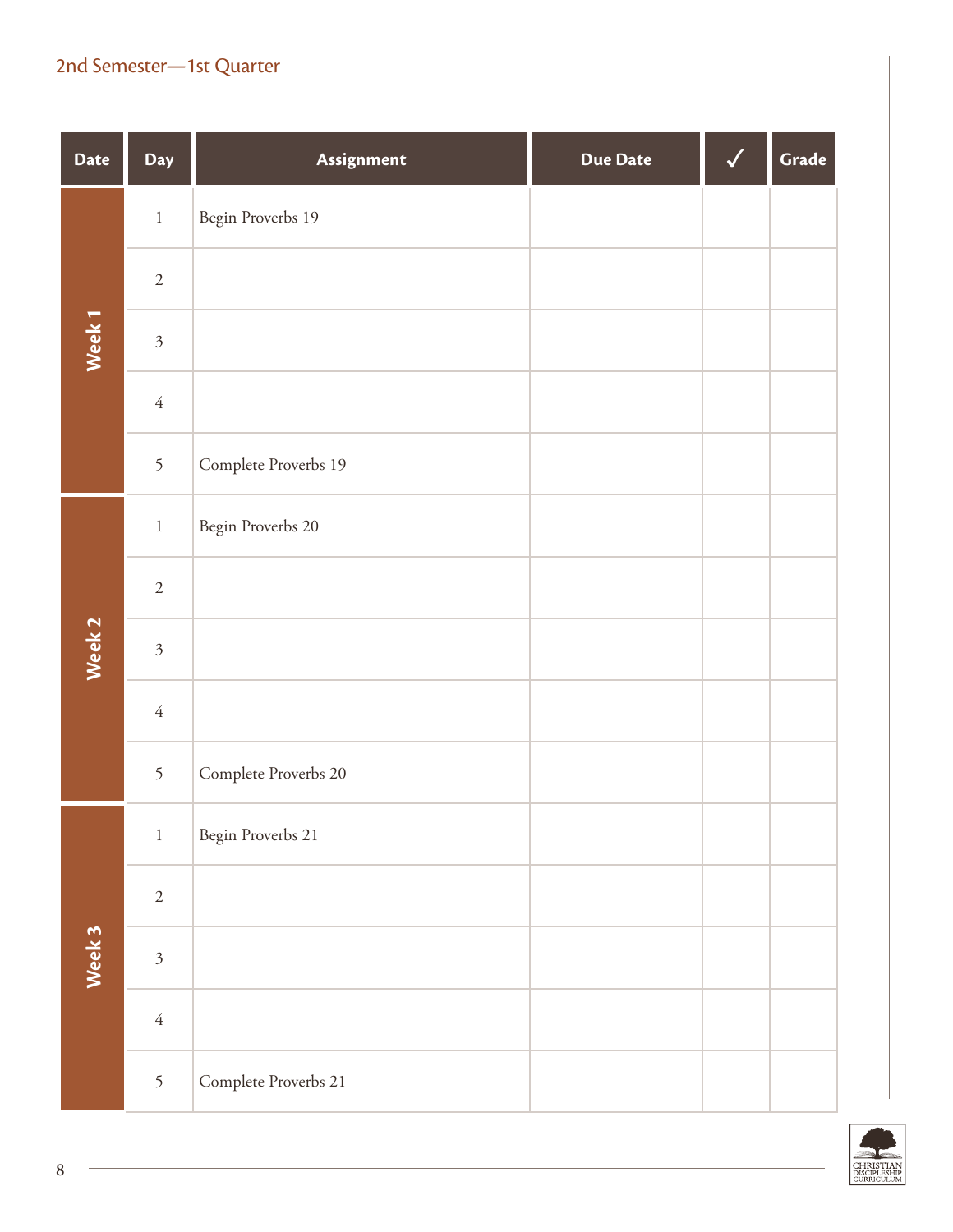| <b>Date</b> | Day            | Assignment           | <b>Due Date</b> | Grade |
|-------------|----------------|----------------------|-----------------|-------|
|             | $\,1$          | Begin Proverbs 22    |                 |       |
|             | $\sqrt{2}$     |                      |                 |       |
| Week 4      | $\mathfrak{Z}$ |                      |                 |       |
|             | $\sqrt{4}$     |                      |                 |       |
|             | 5              | Complete Proverbs 22 |                 |       |
|             | $\,1\,$        | Begin Proverbs 23    |                 |       |
|             | $\sqrt{2}$     |                      |                 |       |
| Week 5      | $\overline{3}$ |                      |                 |       |
|             | $\sqrt{4}$     |                      |                 |       |
|             | 5              | Complete Proverbs 23 |                 |       |
|             | $\,1$          | Begin Proverbs 24    |                 |       |
|             | $\sqrt{2}$     |                      |                 |       |
| Week 6      | $\mathfrak{Z}$ |                      |                 |       |
|             | $\sqrt{4}$     |                      |                 |       |
|             | 5              | Complete Proverbs 24 |                 |       |

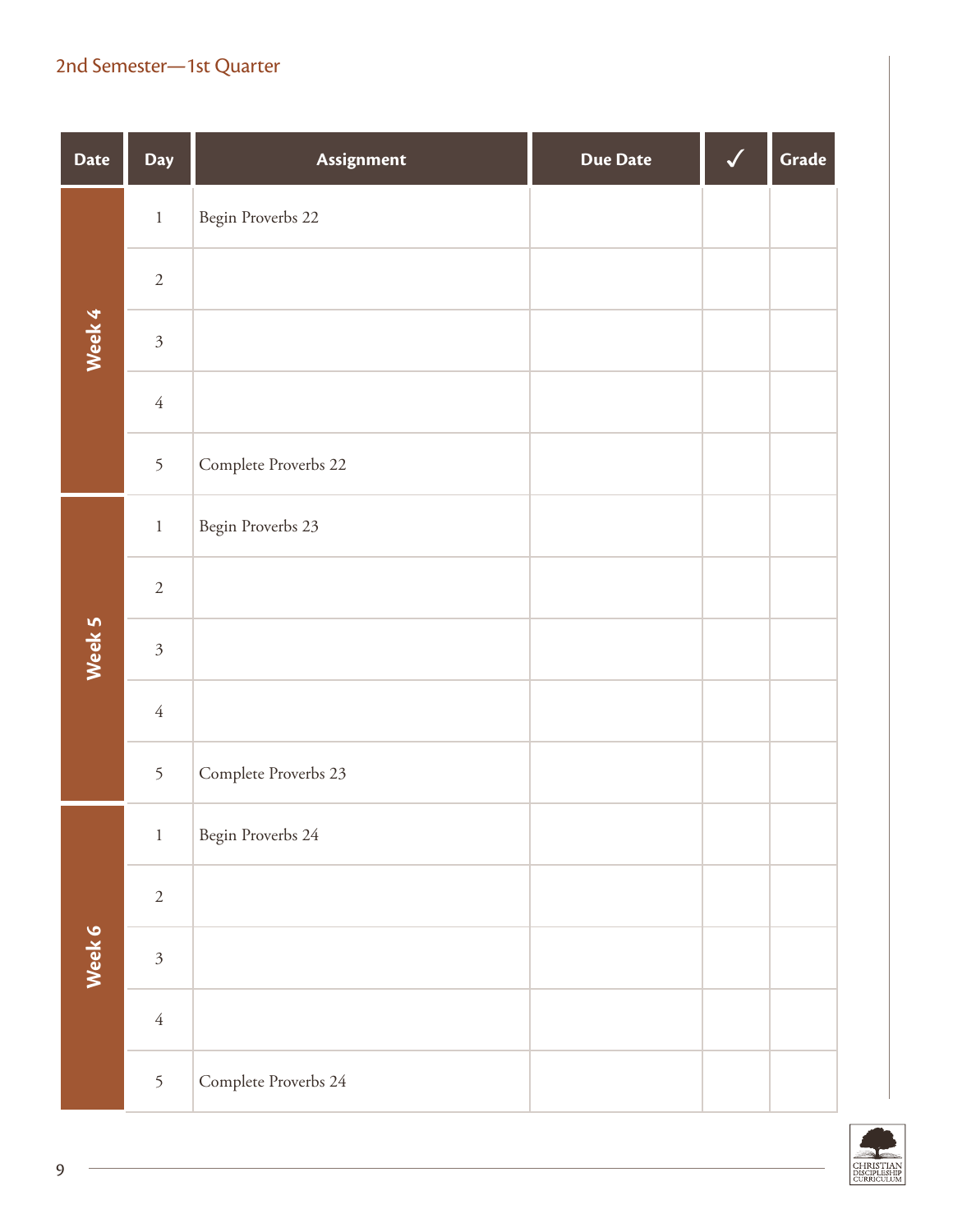| <b>Date</b> | Day            | Assignment           | <b>Due Date</b> | Grade |
|-------------|----------------|----------------------|-----------------|-------|
|             | $\,1\,$        | Begin Proverbs 25    |                 |       |
|             | $\sqrt{2}$     |                      |                 |       |
| Week 7      | $\mathfrak{Z}$ |                      |                 |       |
|             | $\sqrt{4}$     |                      |                 |       |
|             | 5              | Complete Proverbs 25 |                 |       |
|             | $\,1\,$        | Begin Proverbs 26    |                 |       |
|             | $\sqrt{2}$     |                      |                 |       |
| Week 8      | $\mathfrak{Z}$ |                      |                 |       |
|             | $\sqrt{4}$     |                      |                 |       |
|             | 5              | Complete Proverbs 26 |                 |       |
|             | $\,1\,$        | Begin Proverbs 27    |                 |       |
|             | $\sqrt{2}$     |                      |                 |       |
| Week 9      | $\mathfrak{Z}$ |                      |                 |       |
|             | $\sqrt{4}$     |                      |                 |       |
|             | 5              | Complete Proverbs 27 |                 |       |



 $\sim$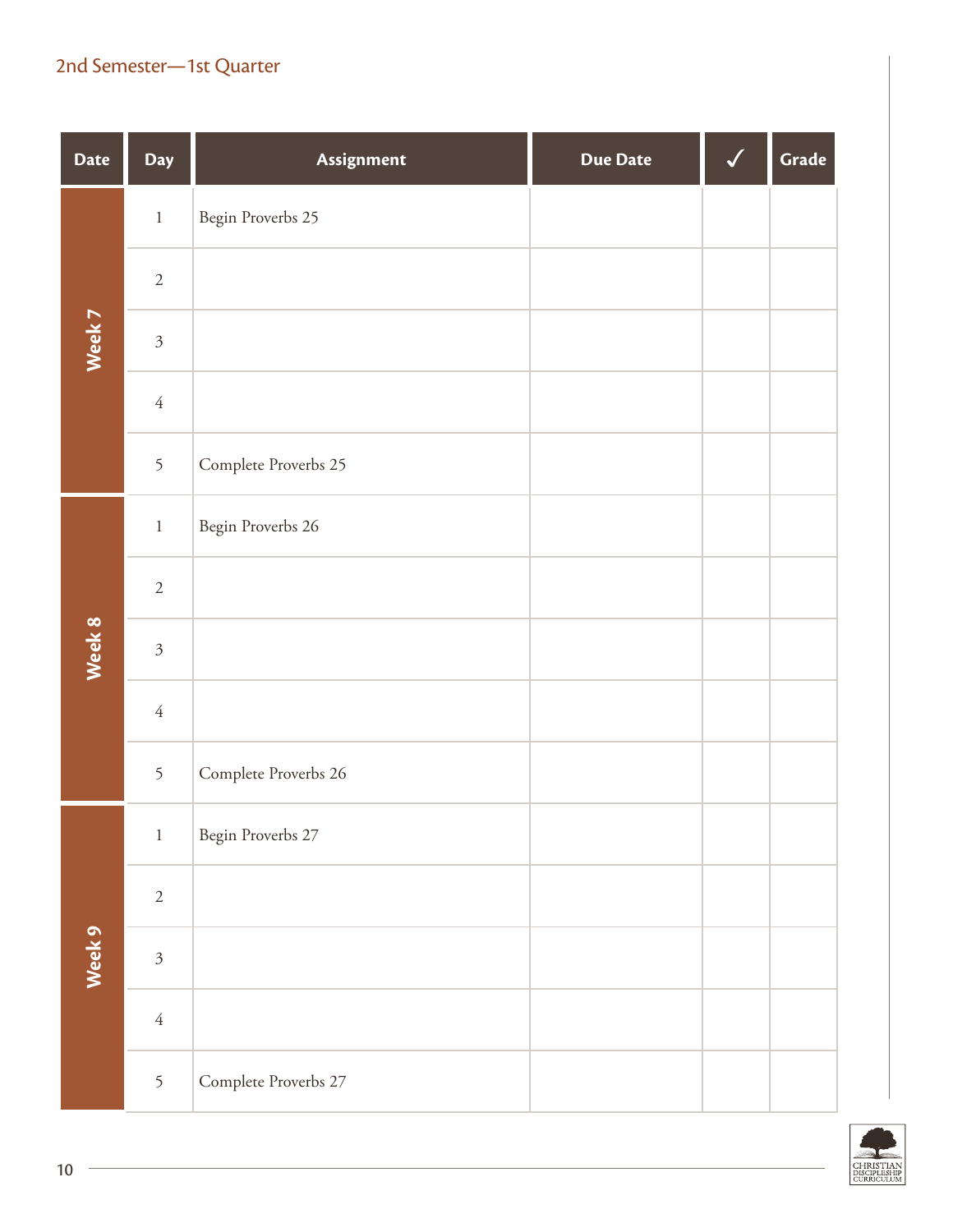| <b>Date</b>       | Day            | Assignment           | <b>Due Date</b> | Grade |
|-------------------|----------------|----------------------|-----------------|-------|
|                   | $\,1$          | Begin Proverbs 28    |                 |       |
|                   | $\sqrt{2}$     |                      |                 |       |
| Week <sub>1</sub> | $\mathfrak{Z}$ |                      |                 |       |
|                   | $\sqrt{4}$     |                      |                 |       |
|                   | 5              | Complete Proverbs 28 |                 |       |
|                   | $\,1\,$        | Begin Proverbs 29    |                 |       |
|                   | $\sqrt{2}$     |                      |                 |       |
| Week 2            | $\mathfrak{Z}$ |                      |                 |       |
|                   | $\sqrt{4}$     |                      |                 |       |
|                   | 5              | Complete Proverbs 29 |                 |       |
|                   | $\,1\,$        | Begin Proverbs 30    |                 |       |
|                   | $\sqrt{2}$     |                      |                 |       |
| Week 3            | $\mathfrak{Z}$ |                      |                 |       |
|                   | $\sqrt{4}$     |                      |                 |       |
|                   | 5              | Complete Proverbs 30 |                 |       |

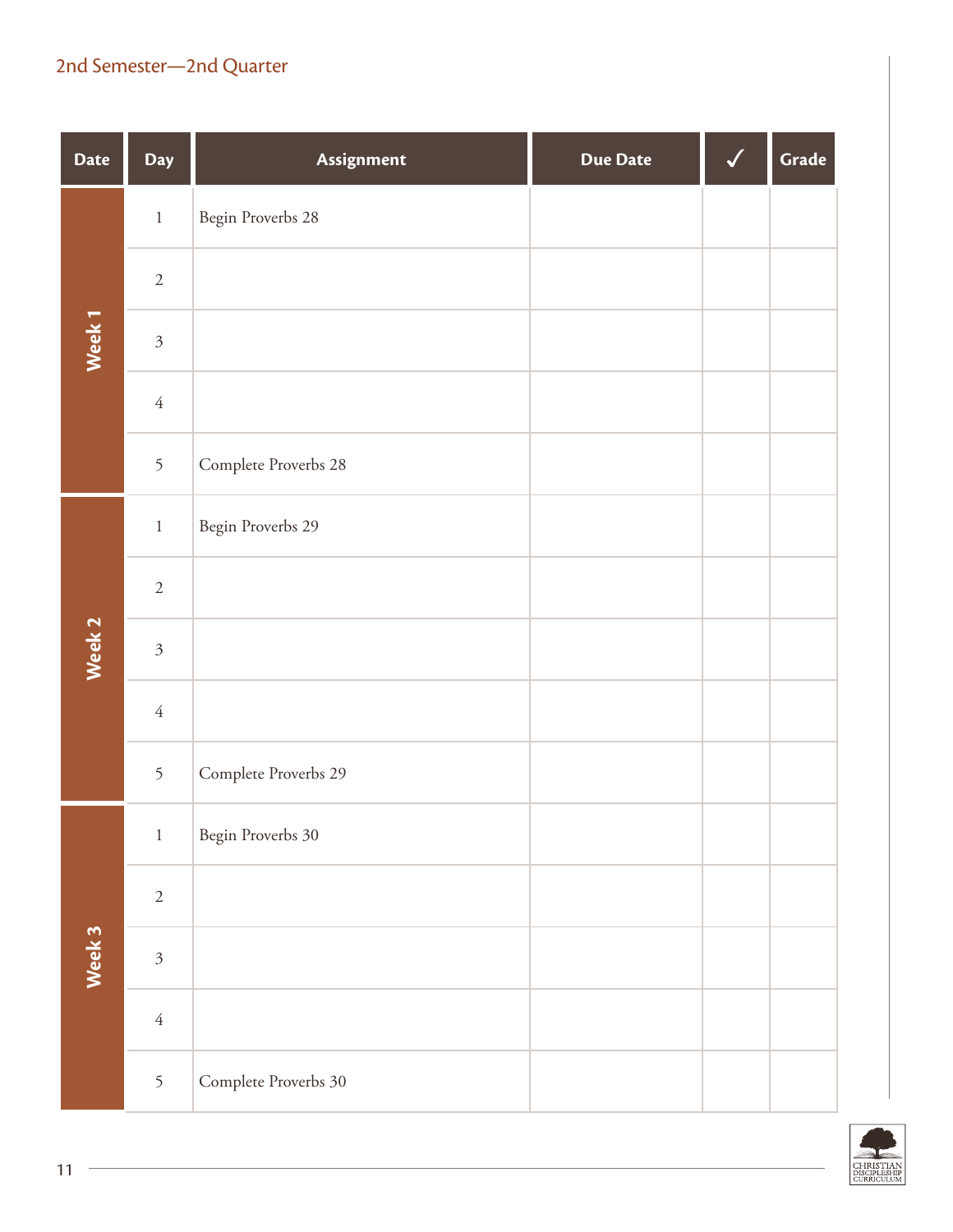| <b>Date</b>       | <b>Day</b>     | Assignment           | <b>Due Date</b> | Grade |
|-------------------|----------------|----------------------|-----------------|-------|
|                   | $\,1\,$        | Begin Proverbs 31    |                 |       |
|                   | $\overline{2}$ |                      |                 |       |
| Week <sub>1</sub> | $\mathfrak{Z}$ |                      |                 |       |
|                   | $\overline{4}$ |                      |                 |       |
|                   | 5              | Complete Proverbs 31 |                 |       |

**Final Grade**

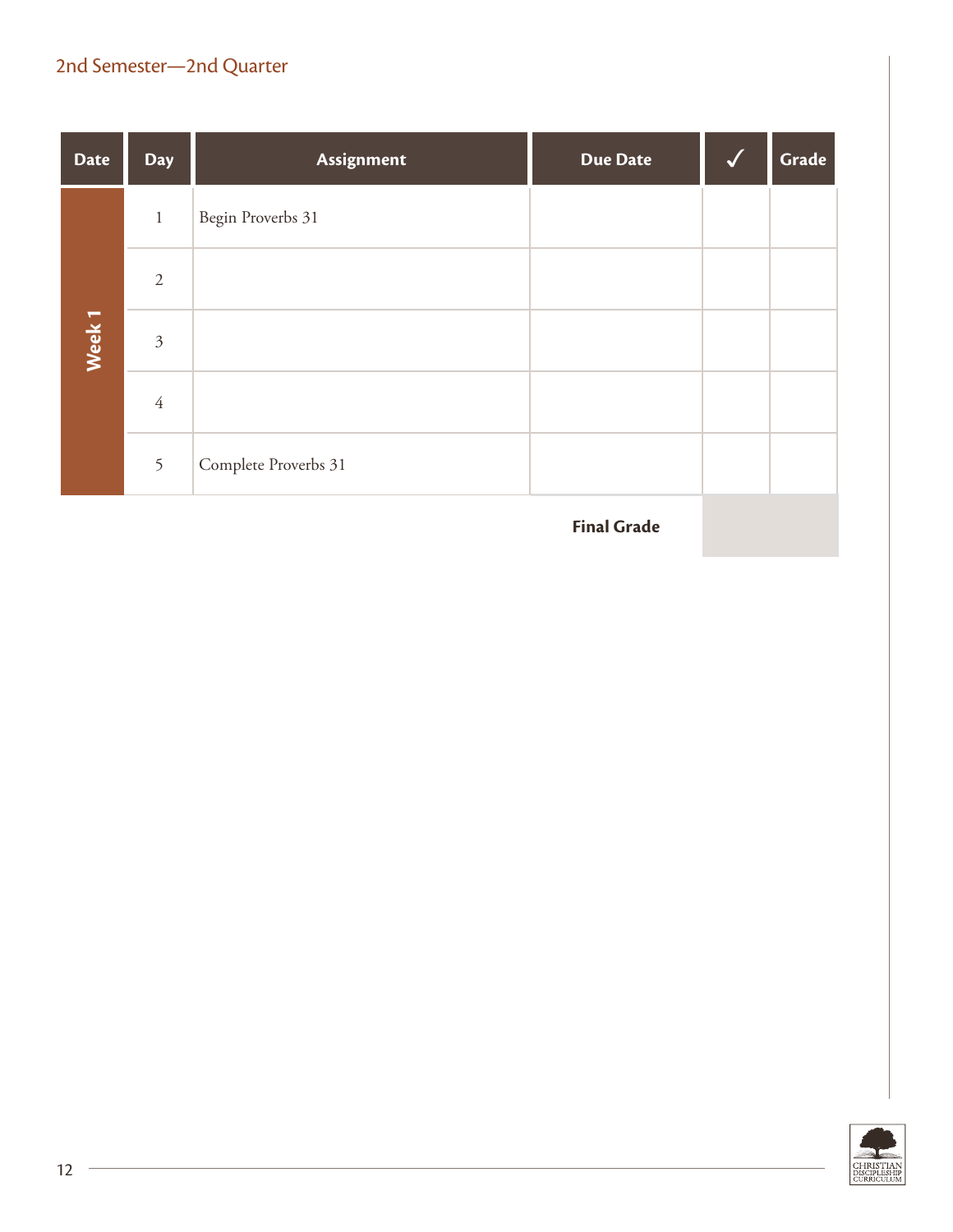# **Character Track**

*Ten Boys Who Used Their Talents*, or *Ten Girls Who Didn't Give In*, by Irene Howat

# **Suggested Daily Schedule** (Ten Boys) each of these books 1/2 credit in the category of electives.

1st Semester—1st Quarter

#### **Transcript Suggestions**

We recommend assigning

| <b>Date</b>       | Day            | Assignment               | <b>Due Date</b> | $\checkmark$ | Grade |
|-------------------|----------------|--------------------------|-----------------|--------------|-------|
|                   | $\,1\,$        | Read Wilfrid Grenfell    |                 |              |       |
|                   | $\sqrt{2}$     |                          |                 |              |       |
| Week <sub>1</sub> | $\mathfrak{Z}$ |                          |                 |              |       |
|                   | $\sqrt{4}$     |                          |                 |              |       |
|                   | 5              |                          |                 |              |       |
|                   | $1\,$          | Read C.S. Lewis          |                 |              |       |
|                   | $\sqrt{2}$     |                          |                 |              |       |
| Week 2            | $\mathfrak{Z}$ |                          |                 |              |       |
|                   | $\sqrt{4}$     |                          |                 |              |       |
|                   | 5              |                          |                 |              |       |
|                   | $1\,$          | Read James Clerk Maxwell |                 |              |       |
| Week 3            | $\sqrt{2}$     |                          |                 |              |       |
|                   | $\mathfrak{Z}$ |                          |                 |              |       |
|                   | $\sqrt{ }$     |                          |                 |              |       |
|                   | 5              |                          |                 |              |       |

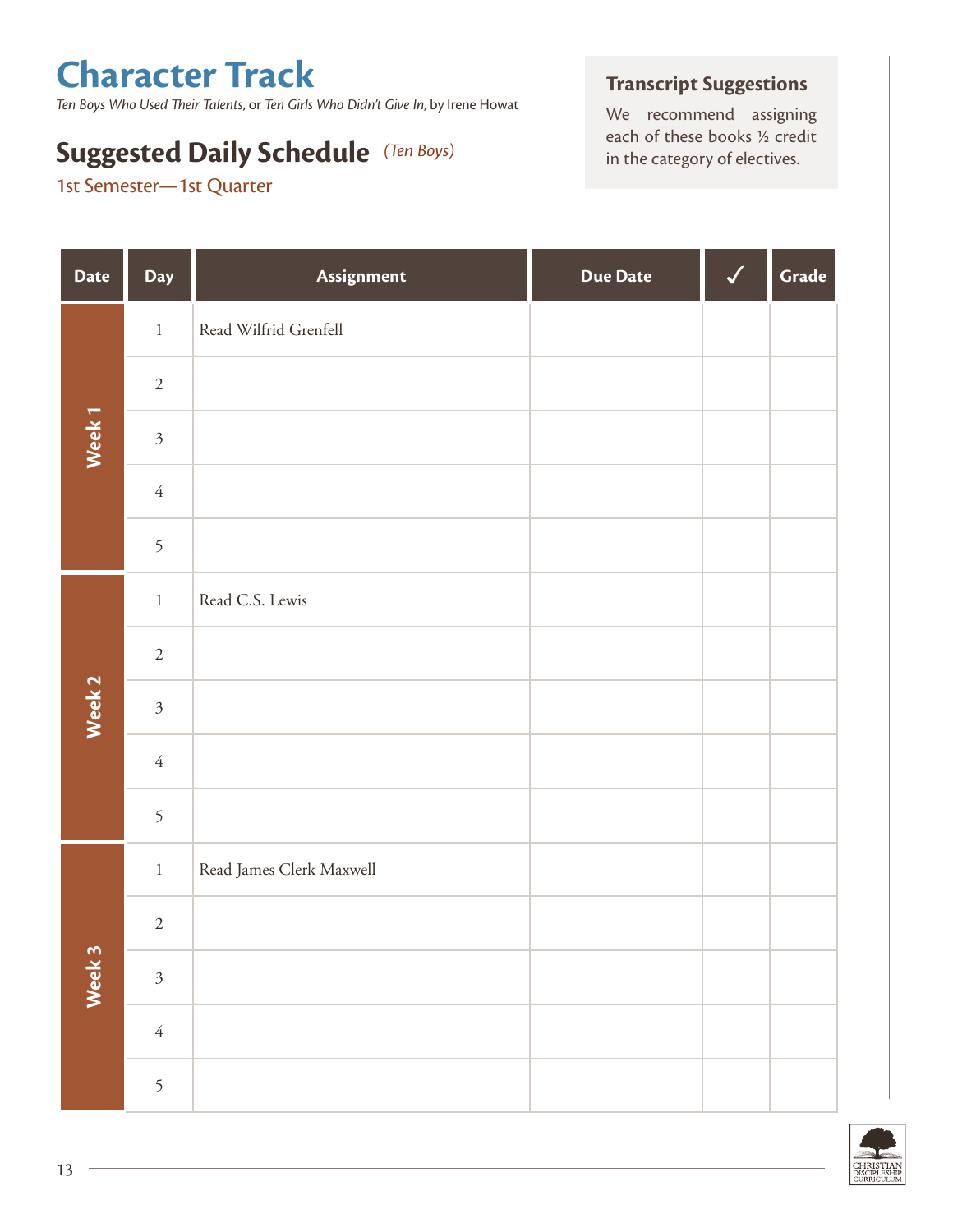| <b>Date</b> | Day            | Assignment                 | <b>Due Date</b> | $\blacktriangledown$ | Grade |
|-------------|----------------|----------------------------|-----------------|----------------------|-------|
|             | $\,1$          | Read Ghillean Prance       |                 |                      |       |
|             | $\sqrt{2}$     |                            |                 |                      |       |
| Week 4      | $\mathfrak{Z}$ |                            |                 |                      |       |
|             | $\sqrt{4}$     |                            |                 |                      |       |
|             | 5              |                            |                 |                      |       |
|             | $\,1$          | Read Paul Brand            |                 |                      |       |
|             | $\sqrt{2}$     |                            |                 |                      |       |
| Week 5      | $\mathfrak{Z}$ |                            |                 |                      |       |
|             | $\sqrt{4}$     |                            |                 |                      |       |
|             | 5              |                            |                 |                      |       |
|             | $\mathbf{1}$   | Read Johann Sebastian Bach |                 |                      |       |
| Week 6      | $\sqrt{2}$     |                            |                 |                      |       |
|             | $\overline{3}$ |                            |                 |                      |       |
|             | $\sqrt{4}$     |                            |                 |                      |       |
|             | 5              |                            |                 |                      |       |

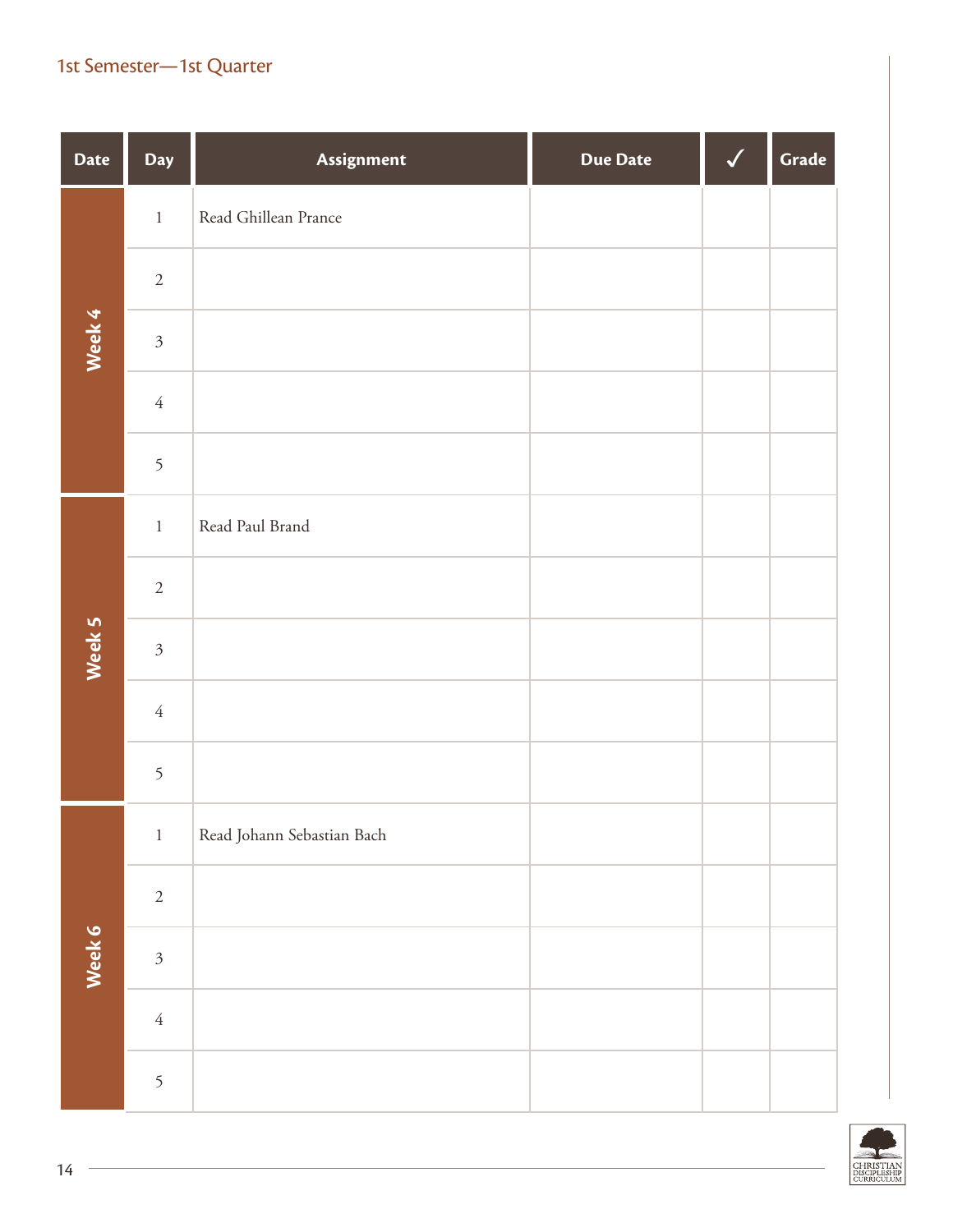| <b>Date</b> | Day            | Assignment                    | <b>Due Date</b> | √ | Grade |
|-------------|----------------|-------------------------------|-----------------|---|-------|
|             | $\,1\,$        | Read Samuel Morse             |                 |   |       |
|             | $\sqrt{2}$     |                               |                 |   |       |
| Week 7      | $\mathfrak{Z}$ |                               |                 |   |       |
|             | $\sqrt{4}$     |                               |                 |   |       |
|             | 5              |                               |                 |   |       |
|             | $\,1\,$        | Read George Washington Carver |                 |   |       |
|             | $\sqrt{2}$     |                               |                 |   |       |
| Week 8      | $\mathfrak{Z}$ |                               |                 |   |       |
|             | $\sqrt{4}$     |                               |                 |   |       |
|             | 5              |                               |                 |   |       |
|             | $\,1\,$        | Read C.T. Studd               |                 |   |       |
|             | $\sqrt{2}$     |                               |                 |   |       |
| Week 9      | $\mathfrak{Z}$ |                               |                 |   |       |
|             | $\sqrt{4}$     |                               |                 |   |       |
|             | 5              |                               |                 |   |       |

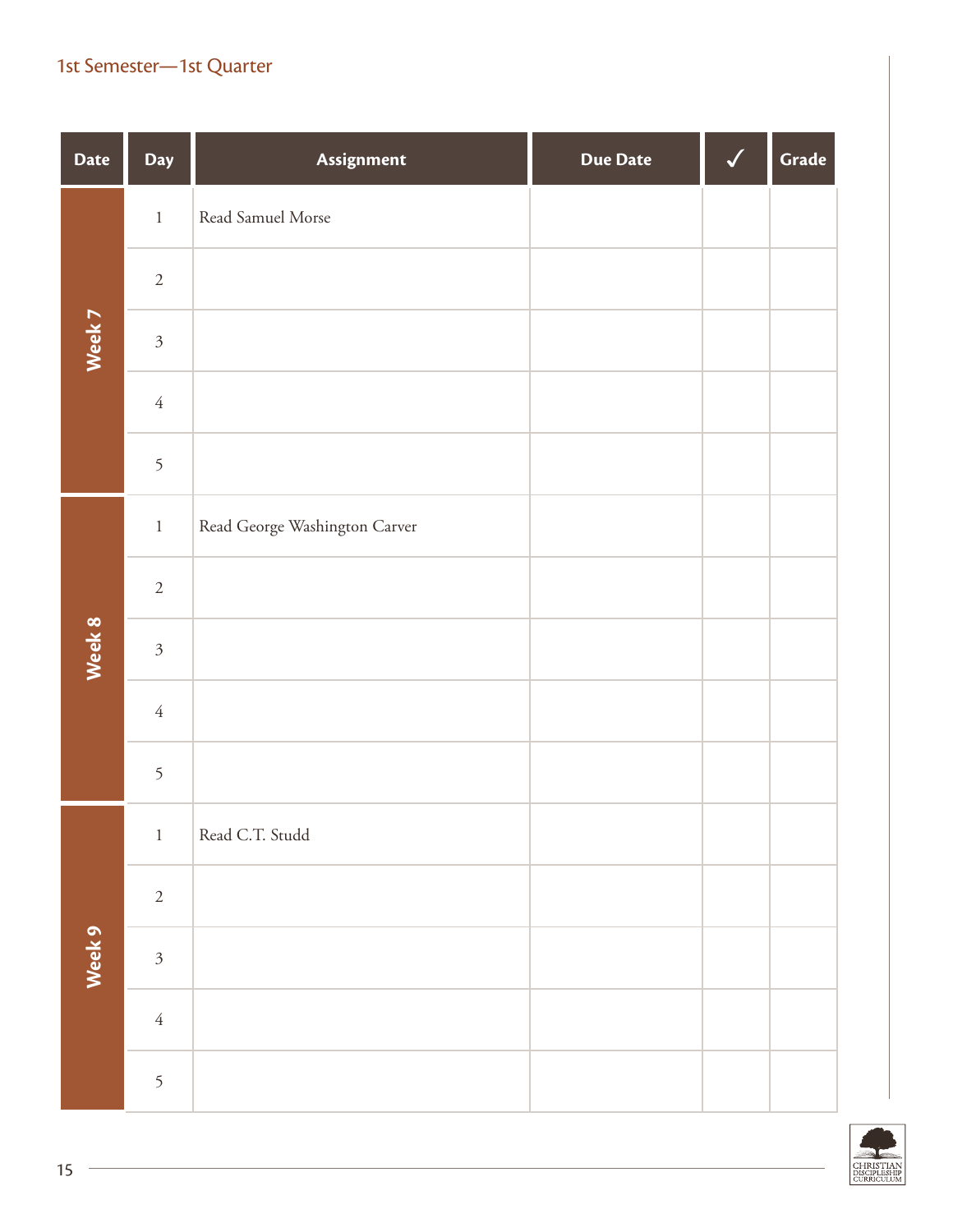| <b>Date</b>       | Day            | Assignment       | Due Date | Grade |
|-------------------|----------------|------------------|----------|-------|
|                   | $\,1$          | Read John Bunyan |          |       |
|                   | $\sqrt{2}$     |                  |          |       |
| Week <sub>1</sub> | $\mathfrak{Z}$ |                  |          |       |
|                   | $\sqrt{4}$     |                  |          |       |
|                   | 5              |                  |          |       |
| Week 2            | $\,1\,$        | Complete Quiz    |          |       |
|                   | $\sqrt{2}$     |                  |          |       |
|                   | $\mathfrak{Z}$ |                  |          |       |
|                   | $\sqrt{4}$     |                  |          |       |
|                   | 5              |                  |          |       |

**Final Grade**

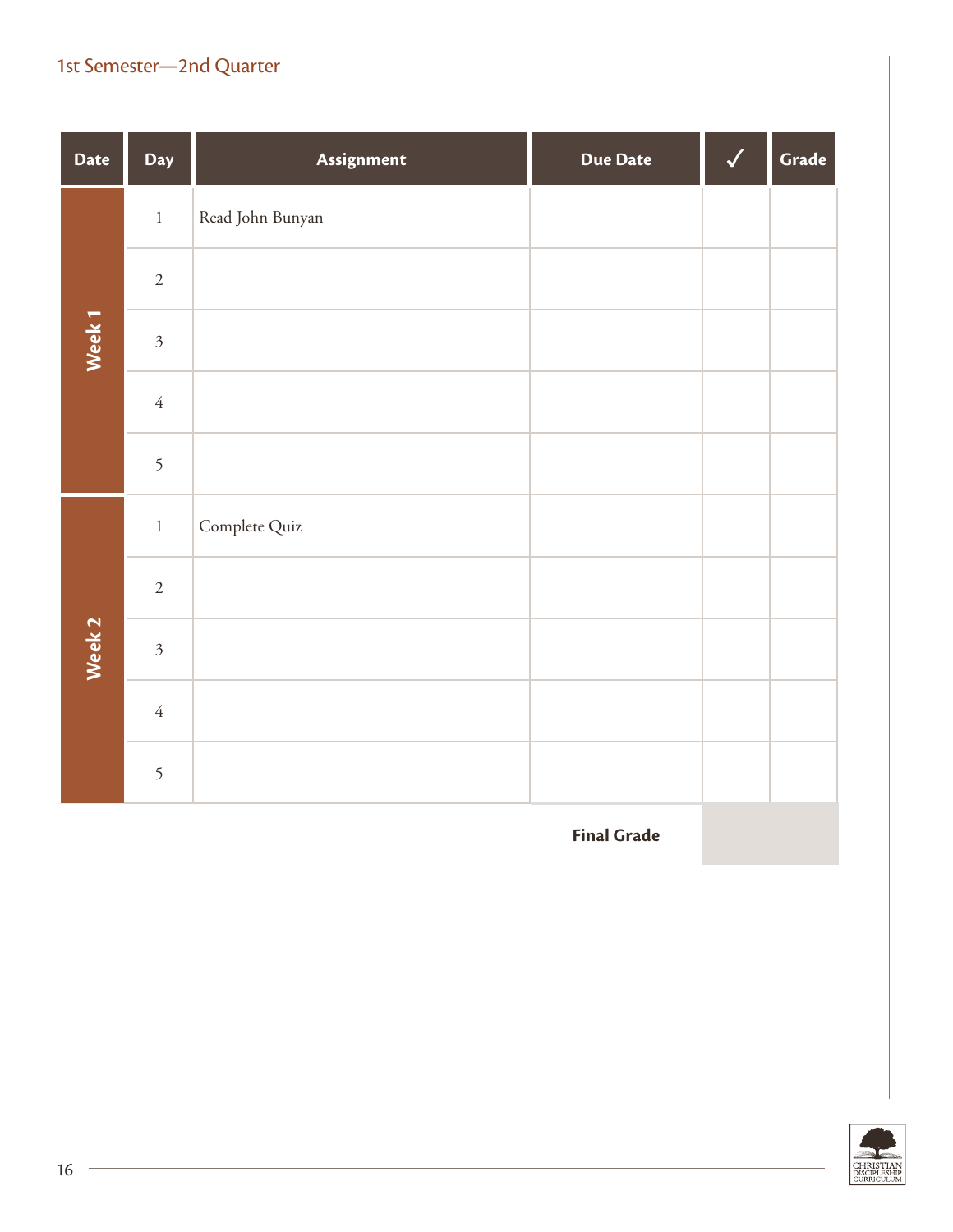## **Suggested Daily Schedule** *(Ten Girls)*

| <b>Date</b>       | Day                       | Assignment          | Due Date | $\checkmark$ | Grade |
|-------------------|---------------------------|---------------------|----------|--------------|-------|
|                   | $\,1\,$                   | Read Blandina       |          |              |       |
|                   | $\sqrt{2}$                |                     |          |              |       |
| Week <sub>1</sub> | $\mathfrak{Z}$            |                     |          |              |       |
|                   | $\sqrt{4}$                |                     |          |              |       |
|                   | 5                         |                     |          |              |       |
|                   | $\,1\,$                   | Read Perpetua       |          |              |       |
|                   | $\sqrt{2}$                |                     |          |              |       |
| Week 2            | $\mathfrak{Z}$            |                     |          |              |       |
|                   | $\sqrt{4}$                |                     |          |              |       |
|                   | 5                         |                     |          |              |       |
|                   | $\mathbf{1}$              | Read Lady Jane Grey |          |              |       |
| Week 3            | $\sqrt{2}$                |                     |          |              |       |
|                   | $\overline{\mathfrak{Z}}$ |                     |          |              |       |
|                   | $\sqrt{4}$                |                     |          |              |       |
|                   | 5                         |                     |          |              |       |

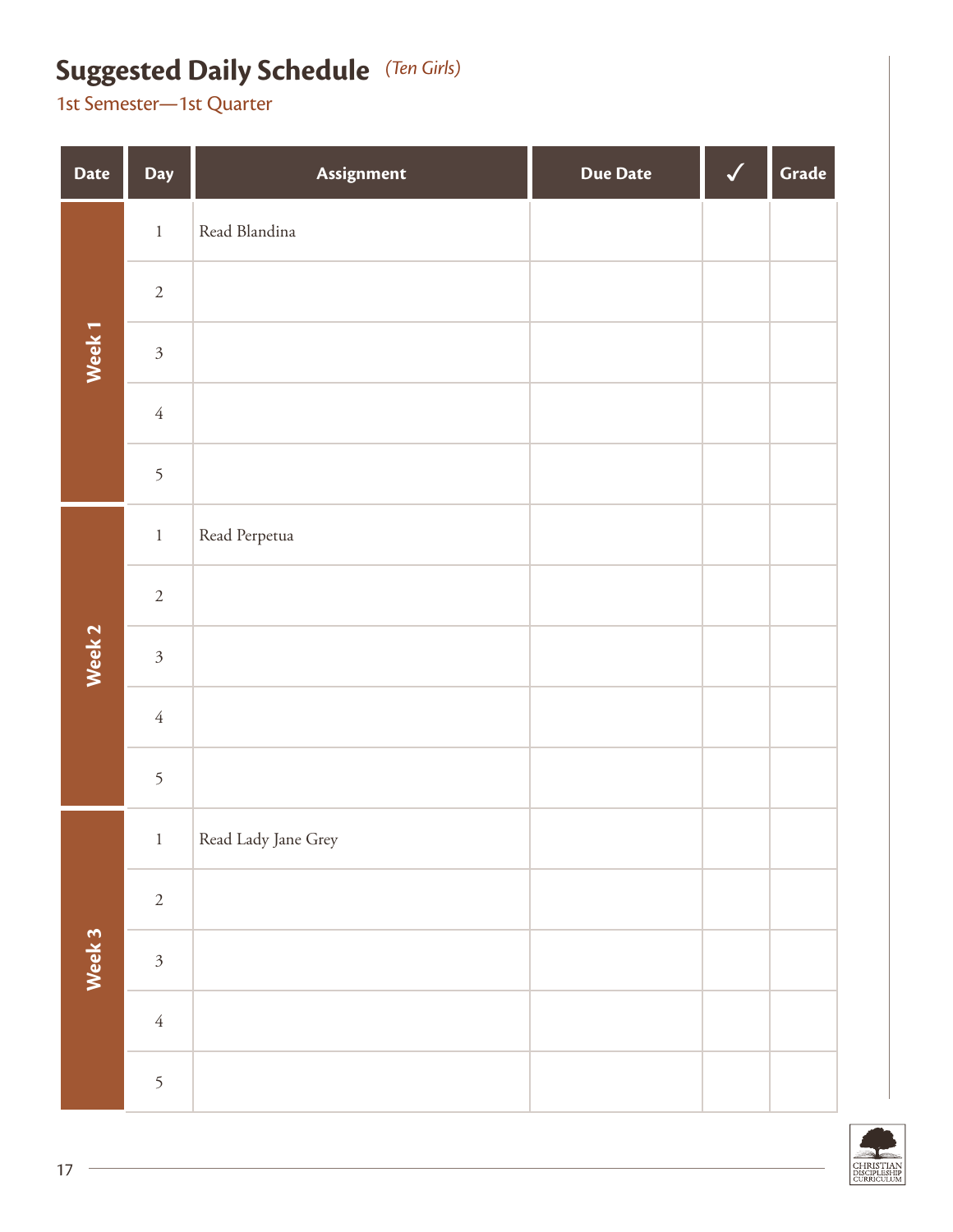| <b>Date</b> | Day            | Assignment         | <b>Due Date</b> | $\checkmark$ | Grade |
|-------------|----------------|--------------------|-----------------|--------------|-------|
|             | $\,1\,$        | Read Anne Askew    |                 |              |       |
|             | $\sqrt{2}$     |                    |                 |              |       |
| Week 4      | $\mathfrak{Z}$ |                    |                 |              |       |
|             | $\sqrt{4}$     |                    |                 |              |       |
|             | 5              |                    |                 |              |       |
|             | $\,1\,$        | Read Lysken Dirks  |                 |              |       |
|             | $\sqrt{2}$     |                    |                 |              |       |
| Week 5      | $\mathfrak{Z}$ |                    |                 |              |       |
|             | $\sqrt{4}$     |                    |                 |              |       |
|             | 5              |                    |                 |              |       |
|             | $\,1$          | Read Marion Harvey |                 |              |       |
| Week 6      | $\sqrt{2}$     |                    |                 |              |       |
|             | $\mathfrak{Z}$ |                    |                 |              |       |
|             | $\sqrt{4}$     |                    |                 |              |       |
|             | 5              |                    |                 |              |       |

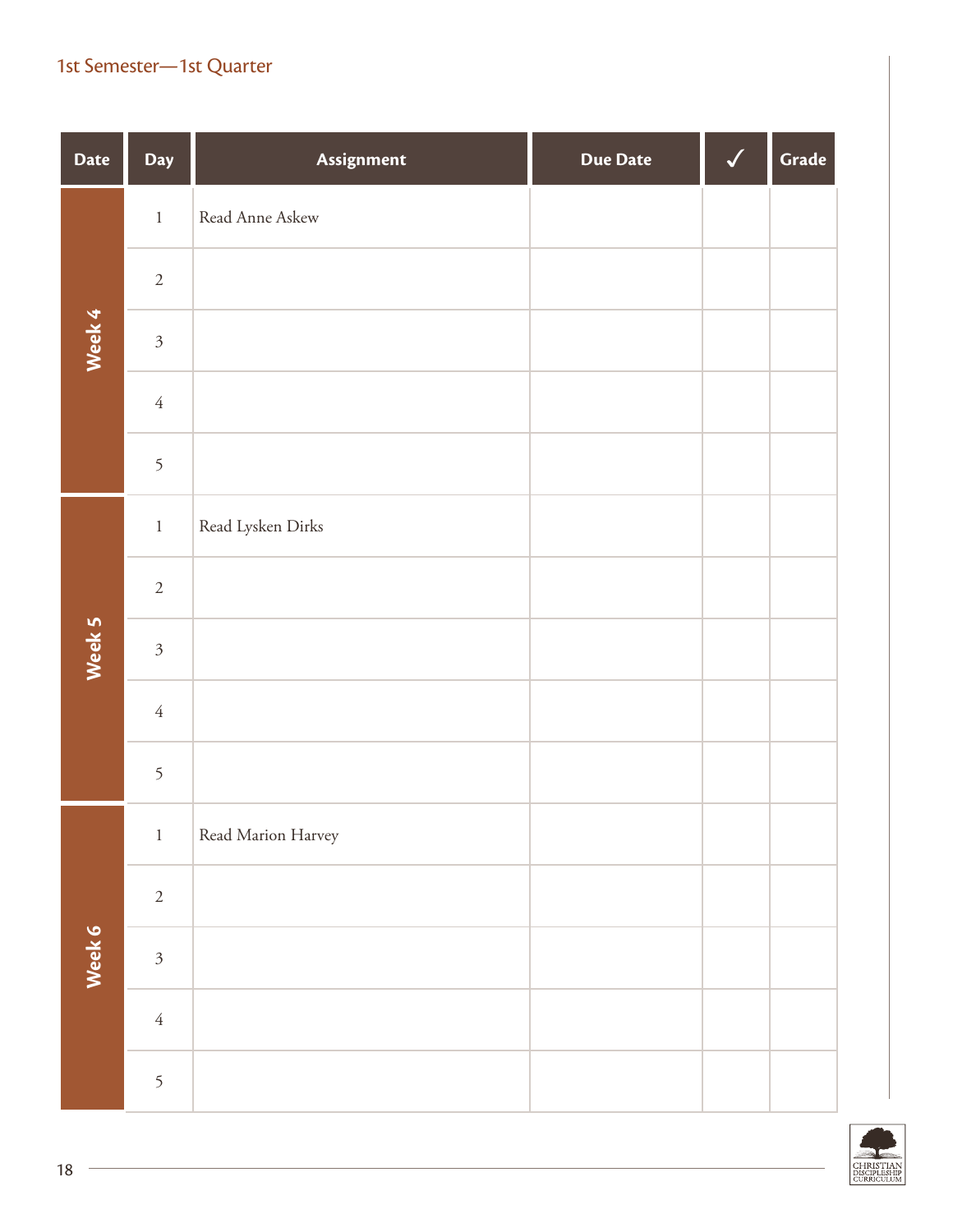| <b>Date</b> | Day            | Assignment           | <b>Due Date</b> | $\checkmark$ | Grade |
|-------------|----------------|----------------------|-----------------|--------------|-------|
|             | $\,1$          | Read Margaret Wilson |                 |              |       |
|             | $\sqrt{2}$     |                      |                 |              |       |
| Week 7      | $\mathfrak{Z}$ |                      |                 |              |       |
|             | $\sqrt{4}$     |                      |                 |              |       |
|             | 5              |                      |                 |              |       |
|             | $\,1$          | Read Judith Weinberg |                 |              |       |
|             | $\sqrt{2}$     |                      |                 |              |       |
| Week 8      | $\mathfrak{Z}$ |                      |                 |              |       |
|             | $\sqrt{4}$     |                      |                 |              |       |
|             | 5              |                      |                 |              |       |
|             | $1\,$          | Read Betty Stam      |                 |              |       |
| Week 9      | $\sqrt{2}$     |                      |                 |              |       |
|             | $\overline{3}$ |                      |                 |              |       |
|             | $\sqrt{4}$     |                      |                 |              |       |
|             | 5              |                      |                 |              |       |